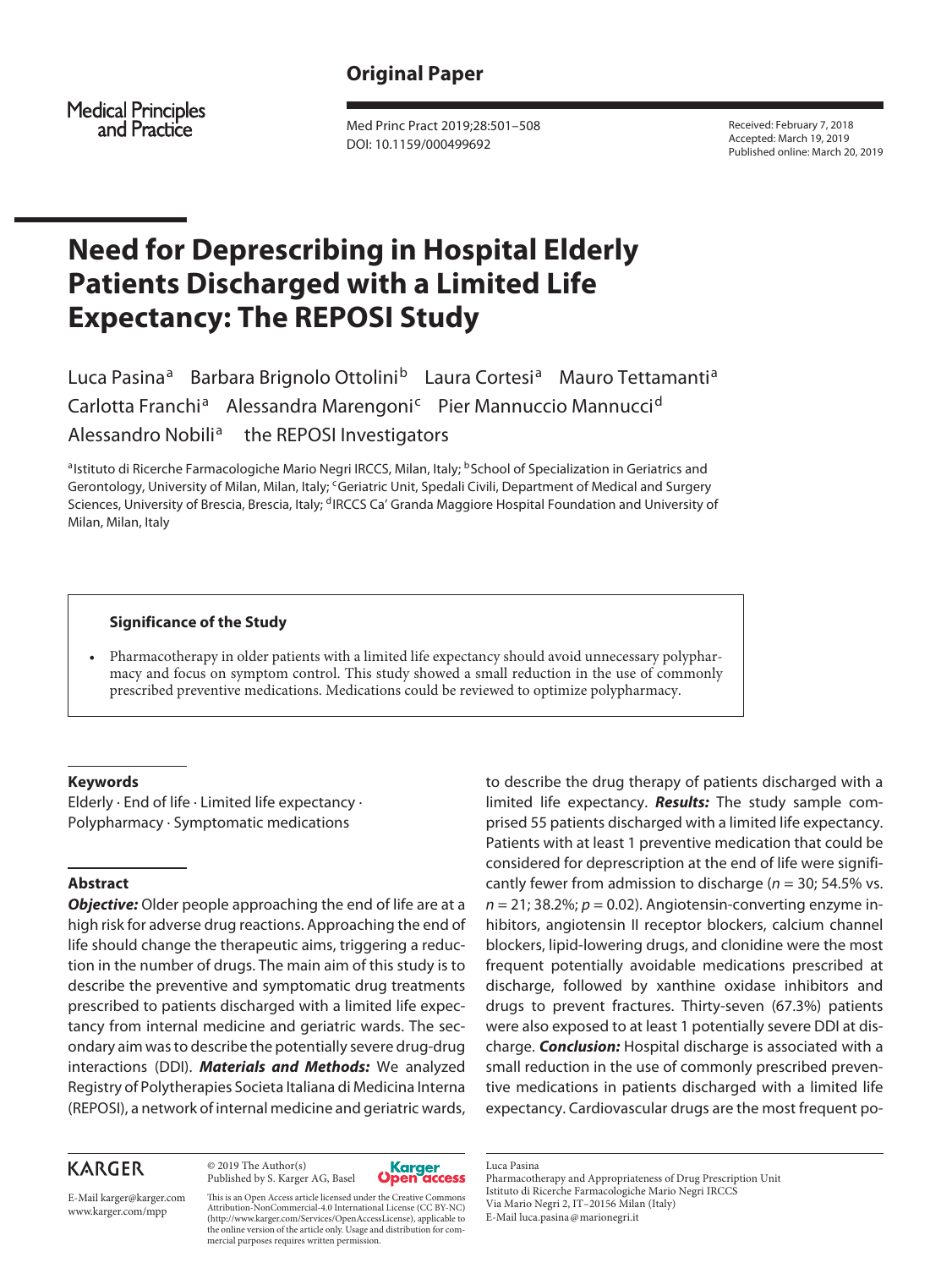tentially avoidable preventive medications. A consensus framework or shared criteria for potentially inappropriate medication in elderly patients with limited life expectancy could be useful to further improve drug prescription.

> © 2019 The Author(s) Published by S. Karger AG, Basel

# **Introduction**

<span id="page-1-0"></span>The end of life is the preterminal phase of a person's decline towards death and normally involves accumulating health problems over a period of weeks to months, with failing homeostasis that is irreversible and inexorably leads to death [[1](#page-7-0)]. Older people approaching the end of life are at a high risk for adverse drug reactions resulting from polypharmacy, declining organ function, comorbidity, malnutrition, cachexia, and changes in body composition [\[2\]](#page-7-1). As a consequence, approaching the end of life should shift the therapeutic aims, triggering a reduction in the number of drugs, but this is not the usual practice [[3](#page-7-2)–[5](#page-7-3)].

<span id="page-1-4"></span><span id="page-1-3"></span><span id="page-1-2"></span><span id="page-1-1"></span>The aim of pharmacotherapy in the rising numbers of end-of-life older people should be to avoid polypharmacy and focus on controlling symptoms rather than prolonging life [[1](#page-7-0), [2](#page-7-1)]. Although polypharmacy is very common among older end-of-life patients, with their need to relieve symptoms, disease-related problems, and quality of life [[6](#page-7-4)–[8](#page-7-5)], it may also be a major risk factor for inappropriate prescribing and potentially severe drug-drug interactions (DDI) [[2,](#page-7-1) [9,](#page-7-6) [10](#page-7-0)]. In this circumstance, drugs for the prevention of secondary diseases are of no value if the time to therapeutic benefit exceeds the probable life expectancy and should be discouraged. However, the few studies that have examined drug therapy in patients at the end of life have found that about half of them continued to take ineffective and unnecessary medication for the prevention or treatment of chronic diseases [[11](#page-7-0)], although the potential for harm can be expected to outweigh any benefit in view of the limited life expectancy [\[6,](#page-7-4) [1](#page-7-0)[2](#page-7-1)]. Statins, antihypertensives and bisphosphonates are frequently used in patients with a terminal disease and advanced disability, although the real benefits are unknown because their safety and efficacy have been demonstrated for a young general population but evidence supporting their utility at the end of life is limited [[1](#page-7-0)[2–](#page-7-1) [1](#page-7-0)[4](#page-7-7)].

<span id="page-1-6"></span><span id="page-1-5"></span>No study has examined the prescription of internal and geriatric hospital specialists to patients with a limited life expectancy. The main aim of this study was to describe the preventive and symptomatic drug treatments

prescribed to patients discharged with a limited life expectancy from internal medicine and geriatric wards. The secondary aim was to describe the potentially severe DDI.

### **Materials and Methods**

#### *Data Collection*

The Registry of Polytherapies Societa Italiana di Medicina Interna (REPOSI) is a collaborative, independent initiative of the Italian Society of Internal Medicine (SIMI), the Istituto di Ricerche Farmacologiche Mario Negri IRCCS, and the IRCCS Ca' Granda Maggiore Policlinico Hospital Foundation. The registry was set up in 2008 by a network of internal medicine and geriatric wards in order to collect information on elderly hospital in-patients with multimorbidities receiving multiple drugs. The first run of data collection was between January and December 2008, and the second, third, and fourth runs as well as ongoing runs took place between January and December 2010, 2012, 2014, and 2016, respectively. To ensure an unselected population of elderly patients admitted to internal medicine and geriatric wards, the first 5 patients admitted to the wards participating in this study during 4-week periods 3 months apart were consecutively recruited if they were 65 years old or older. Participation was voluntary and all patients gave signed informed consent. Data collection complied fully with Italian law on personal data protection and this study was approved by the ethics committees of each ward participating in RE-POSI.

The attending physicians completed a standardized web-based case report form, recording sociodemographic details and the diagnosis and drug treatment at admission, during the hospital stay, and at discharge. From the second REPOSI runs we collected the following additional information for a short-term follow-up in order to improve the quality of the data: main laboratory parameters, comorbidity according to the Cumulative Illness Rating Scale (CIRS), basic activities of daily living, cognitive impairment, depression, and clinical events during the hospital stay. Patients were followed for 3 months after discharge via a telephone interview in order to collect information on new diagnoses, hospital readmissions, drug regimens, adverse events, basic activities of daily living, and mortality.

To describe the drug therapy of patients discharged with a limited life expectancy, we considered eligible for analysis all patients discharged in "critical condition," defined as a high risk of shortterm mortality (at 3 months) on the basis of the clinical evaluation. Analysis of each patient's drug therapy at admission reflects drugs prescribed by general practitioners for patients who lived at home, or physicians in nursing homes for those in an institution; drug therapy at discharge referred to prescriptions by hospital internists or geriatricians. Patients transferred to palliative care wards, though potentially terminally ill, were excluded because the drug therapy at discharge was not collected.

# *Classification of Drug Therapies*

The drugs prescribed at admission and discharge were divided into the following 3 main classes according to their preventive or symptomatic effects: (1) potentially avoidable preventive medications, i.e., drugs that usually have no place in the end-of-life patient because the time to benefit is clearly shorter than the life expec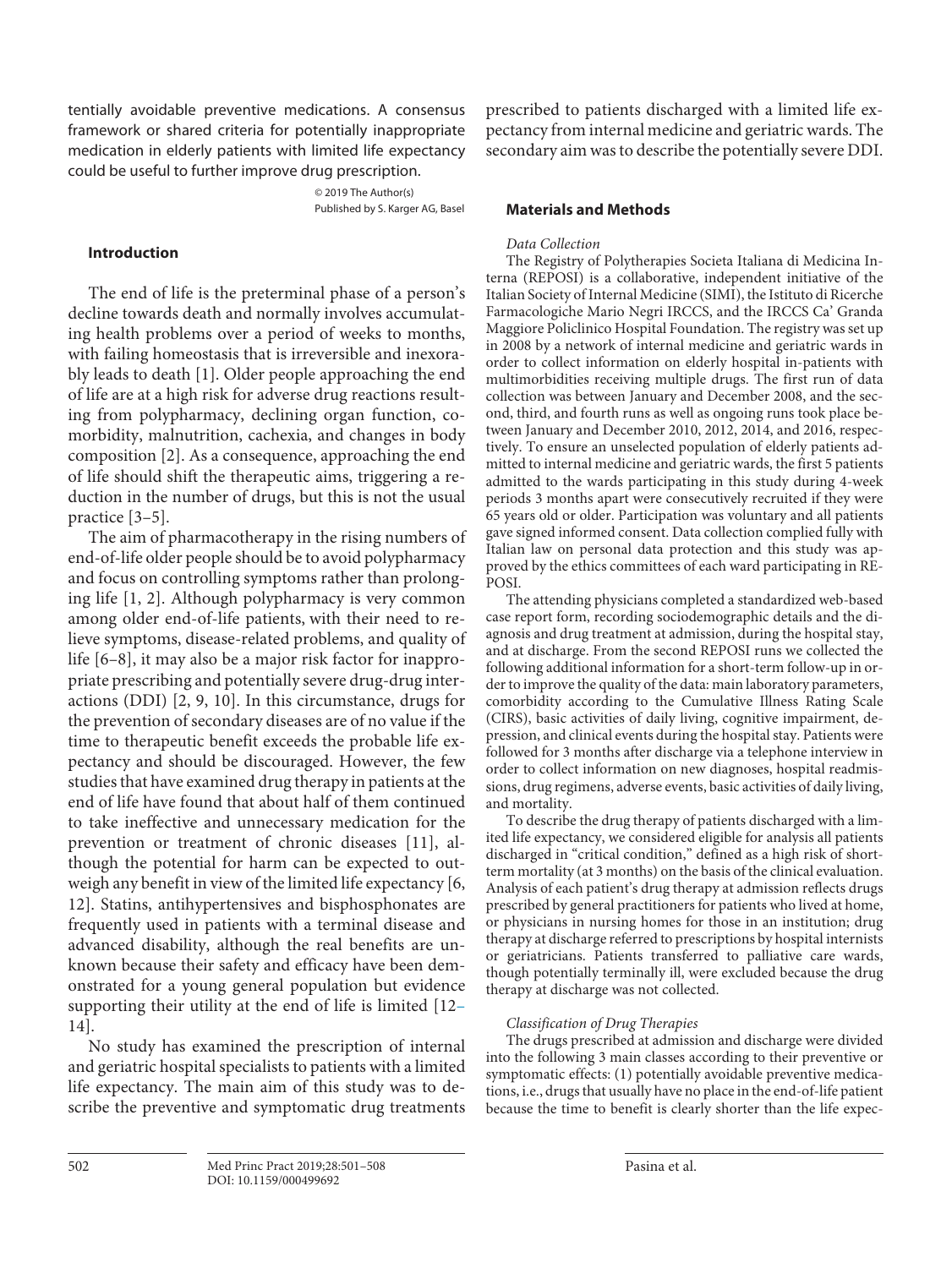**Table 1.** Main characteristics and diagnosis of the 55 patients discharged in critical condition

| Characteristic                     | Value            |
|------------------------------------|------------------|
| Age, years                         | $80.8 \pm 83$    |
| Female sex, %                      | 43.6             |
| Caregiver                          | 38 (71.7)        |
| Hospital admission in the previous |                  |
| 6 months                           | 27(49.1)         |
| <b>BMI</b>                         | $23.6 \pm 3.7$   |
| Underweight                        | 4(9.7)           |
| Normal                             | 25(61.0)         |
| Overweight                         | 12(29.3)         |
| Bedridden                          | 20(40.8)         |
| Pressure sores                     | 24 (66.7)        |
| Systolic blood pressure            | $116.2 \pm 22.1$ |
| Diastolic blood pressure           | $67.1 \pm 12.4$  |
| <b>Short Blessed Test</b>          | $15.6 \pm 8.6$   |
| Barthel index                      | $54.7 + 34.4$    |
| Geriatric depression scale         | $1.8 + 1.1$      |
| Cumulative illness rating scale    |                  |
| Severity index                     | $1.9 \pm 0.4$    |
| Comorbidity index                  | $3.9 \pm 2.1$    |
| Main diagnosis                     |                  |
| Hypertension                       | 41 (74.6)        |
| Heart failure                      | 15 (27.3)        |
| Chronic renal failure              | 13(23.6)         |
| Atrial fibrillation                | 14 (25.4)        |
| Cancer                             | 23(41.8)         |
| <b>Diabetes</b>                    | 13(23.6)         |
| Ischemic heart disease             | 14 (25.4)        |
| Chronic bronchitis                 | 13 (23.6)        |
| Anemia                             | 11 (20.0)        |
| Dementia                           | 13 (23.6)        |
| Cachexia                           | 1(0.2)           |

Values are presented as means  $\pm$  SD or numbers (%) unless otherwise stated.

tancy; (b) medications of uncertain appropriateness, i.e., drugs that need a case-by-case evaluation because they could have a role in end-of-life patients but their real effectiveness is questionable on account of the short life expectancy; and (c) potentially appropriate treatments, i.e., drugs that provide symptomatic relief or that should be tapered slowly over several weeks or months in order to avoid withdrawal symptoms, such as psychotropic drugs or proton pump inhibitors[\[1](#page-7-0)[5](#page-7-3)]. A geriatrician and a clinical pharmacologist separately analyzed drug prescriptions and resolved any discordances with a final round.

#### *Statistical Analysis*

The patients' sociodemographic characteristics were compared using univariate analysis by  $\chi^2$  tests for categorical variables and *t* tests or matched pair *t* tests for continuous variables. The McNemar test was used to compare drug treatments at admission and discharge. *p* < 0.05 were considered statistically significant. Analyses were done using JMP Pro 12 (SAS Institute Inc., Cary, USA).

# **Results**

The sample comprised 55 end-of-life patients recruited among the patients discharged by the internal medicine and geriatric wards of REPOSI. Follow-up data were available for 30 of those discharged in critical conditions; 27 (90%) died between discharge and the 3-month follow-up, confirming their limited life expectancy. The main sociodemographic characteristics and diagnoses are reported in Table 1. Patients had high rates of comorbidity and most of them suffered from cardiovascular diseases. About 72% had a caregiver and most had cognitive impairment consistent with a diagnosis of dementia. Half of the patients had been admitted in the previous 6 months and were bedridden at discharge with pressure sores.

The mean number of drugs remained the same from admission to discharge (mean  $\pm$  SD: 5.5  $\pm$  3.6 and 5.5  $\pm$ 3.4;  $p = 0.97$ ). Table 2 lists the drugs that we considered as potentially avoidable preventive medications in endof-life patients, those of uncertain appropriateness, and those that were potentially appropriate. There were significantly fewer patients with at least 1 preventive medication that could be considered for deprescription at the end of life from admission to discharge ( $p = 0.02$ ). Angiotensin-converting-enzyme inhibitors, angiotensin receptor blockers, calcium channel blockers, lipid-lowering drugs, and clonidine were the most frequent potentially avoidable cardiovascular medications prescribed at discharge, followed by xanthine oxidase inhibitors and drugs to prevent fractures. Drugs for peptic ulcer and gastroesophageal reflux disease, analgesics, psychotropic drugs, and systemic corticosteroids were the potentially appropriate symptomatic medications maintained at discharge.

Patients exposed to at least 1 potentially severe DDI slightly increased between admission (31; 56.4%) and discharge (37; 67.3%;  $p = 0.18$ ); drugs that concomitantly increased the risk of QT prolongation and torsades de pointes, followed by those that increased the risk of bleeding, were the most frequent potentially severe DDI (Table 3).

#### **Discussion**

<span id="page-2-0"></span>Identification of the end of life should bring about a significant reduction in the number of daily drugs, but this was not observed in the present study. Hospital discharge was associated with only a small, though significant, reduction in the use of preventive medications that are commonly prescribed. However, these results could be further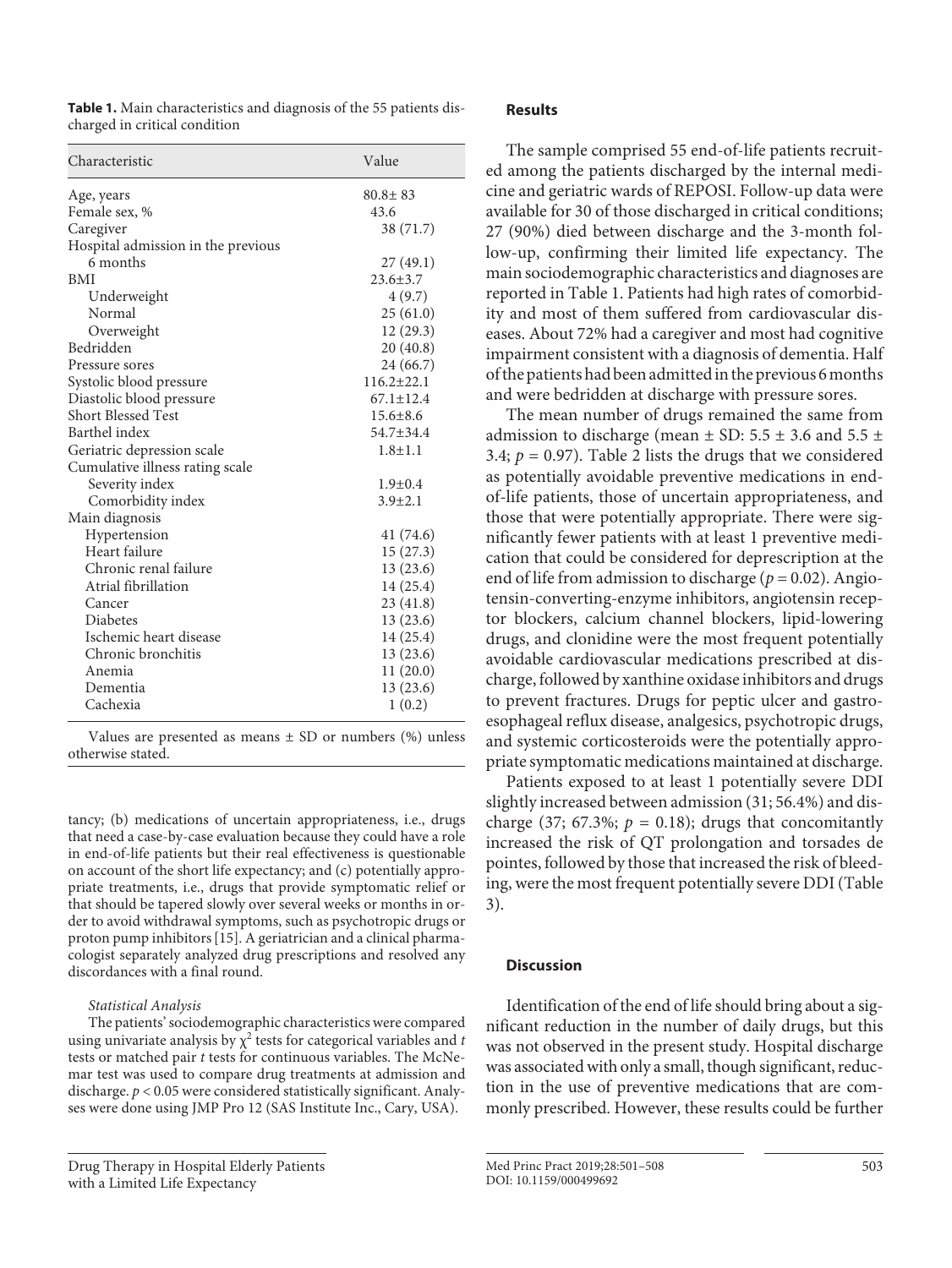**Table 2.** Main pharmacological treatment of patients discharged in critical condition

|                                                     | Patients            |                |                                | Patients            |                |
|-----------------------------------------------------|---------------------|----------------|--------------------------------|---------------------|----------------|
|                                                     | admission discharge |                |                                | admission discharge |                |
| Potentially avoidable preventive medications        |                     |                | Potentially appropriate drugs  |                     |                |
| At least 1                                          | 30(54.5)            | 21(38.2)       | At least 1                     | 50(90.9)            | 47(85.5)       |
| Cardiovascular drugs                                |                     |                | Cardiovascular drugs           |                     |                |
| Omega-3                                             | 1                   | 1              | High-ceiling diuretic          | 21                  | 19             |
| <b>Statins</b>                                      | 5                   | 3              | $\beta$ -Blockers              | 15                  | 10             |
| Clonidine                                           | 3                   | 3              | Diltiazem                      | 1                   | 1              |
| <b>ACE</b> inhibitors or ARB                        | 15                  | 9              | Potassium-sparing diuretics    | 9                   | 5              |
| Calcium channel blockers                            | 10                  | 4              | Long-acting nitratesb          | 7                   | 7              |
| Hematological agents                                |                     |                | Cardiac therapy                | 9                   | 8              |
| Iron                                                |                     | 1              | Analgesics                     | 11                  | 17             |
| Folic acid                                          |                     | $\overline{2}$ | Gastrointestinal drugs         |                     |                |
| Antidiabetic agents                                 |                     |                | Drug for peptic ulcer and GERD | 35                  | 36             |
| Oral antidiabetic                                   | 4                   | 0              | Laxatives                      | 3                   | 4              |
| Other                                               |                     |                | Prokinetics                    | 2                   | 3              |
| Xanthine oxidase inhibitors                         | 11                  | 5              | Psychotropic drugs             |                     |                |
| Calcium carbonate                                   | $\mathbf{1}$        | 1              | Antidepressants <sup>c</sup>   | 7                   | 5              |
| Cholecalciferol                                     |                     | 1              | Hypnotic sedatives             | 5                   | 3              |
|                                                     |                     |                | Antipsychotics                 | 4                   | 5              |
| Preventive medications of uncertain appropriateness |                     |                | Antidiabetic agents            |                     |                |
| At least 1                                          | 34(61.8)            | 30(54.5)       | Insulin                        | 10                  | 11             |
| Hematological agents                                | 12                  | 20             | Other                          |                     |                |
| Low-molecular-weight heparin                        | 2                   |                | Systemic corticosteroids       | 10                  | 20             |
| Erythropoietin-stimulating agents<br>Antiplatelets  | 18                  | 4<br>7         | Antiasthmatics                 | 11                  | 8              |
|                                                     |                     |                | Antibiotics                    | 8                   | 16             |
| Oral anticoagulants<br>Other                        | 4                   | 4              | Alpha antagonists for BPH      | 5                   | $\overline{4}$ |
|                                                     |                     |                | Testosterone 5a-reductase      |                     |                |
| Antineoplastic agents                               | 1                   | 0              | inhibitors                     | 2                   | 2              |
| Immunosuppressants                                  | 2                   | $\mathbf{0}$   | Antiepileptics                 | 9                   | 7              |
| Doxophylline<br>Albumin                             |                     | 1              | Antifungals                    | 1                   | 4              |
|                                                     | 1                   | 2              | Antiparkinson                  | 3                   | 1              |
| Cholestyramine <sup>a</sup>                         |                     | 1              | Thyroid therapy                | 6                   | 5              |

improved since in fact about 40% of patients were discharged with avoidable medications. Cardiovascular drugs were the potentially avoidable preventive medications most frequently prescribed at admission that were partially reduced at discharge. Most cardiovascular drugs usually have no place in end-of-life patients because the time to benefit is clearly shorter than the life expectancy [\[2](#page-7-1)]; when prescribed to prevent diabetic nephropathy or reduce mortality from heart failure angiotensin-converting-enzyme inhibitors, angiotensin receptor blockers, and calcium channel blockers (excluding diltiazem or verapamil) are of little value when a patient's life expectancy is severely curtailed as a result of other irreversible disorders. Similarly, lipid-lowering drugs are almost always inappropriate at the end of life. There were definite reductions in the prescription of oral antidiabetics and xanthine oxidase inhibitors at discharge. Stopping these drugs is generally appro-

Values are presented as numbers (%) or numbers. ACE, angiotensin-converting-enzyme; ARB, angiotensin II receptor antagonist; BPH, benign prostatic hypertrophy; GERD, gastroesophageal reflux disease. <sup>a</sup> To relieve itching caused by partial biliary obstruction. <sup>b</sup> Including nitroglycerin and isosorbide.  $\epsilon$  Including trazodone, venlafaxine, and duloxetine;  $p = 0.02$ .

priate because the goals for managing diabetes change at the end of life since it is no longer important to prevent the long-term effects of hyperglycemia. Similarly, treating asymptomatic hyperuricemia to prevent gout is clearly inappropriate [\[1](#page-7-0)[6\]](#page-7-4) in the end-of-life patient.

Among the preventive medications of uncertain appropriateness, the use of low-molecular-weight heparin increased at discharge while the proportion of patients treated with antiplatelet drugs decreased; these drugs could be useful in preventing thrombotic events, although they increase the risk of bleeding in older and frailer pa-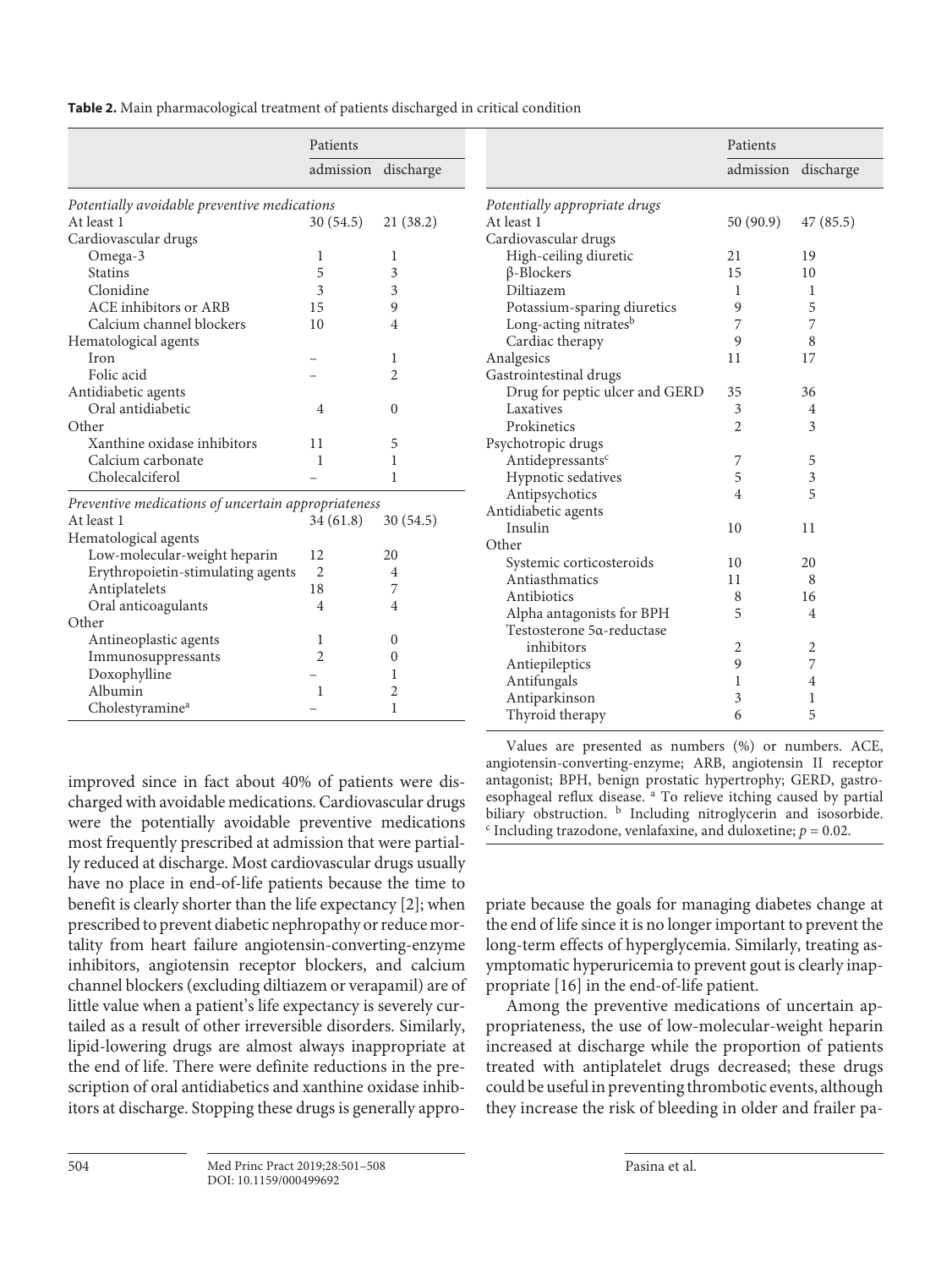| Table 3. Most frequent potentially severe DDI |  |
|-----------------------------------------------|--|
|-----------------------------------------------|--|

| Drug class combination                                                                  | Potential adverse events                                     | Patients  |           |  |
|-----------------------------------------------------------------------------------------|--------------------------------------------------------------|-----------|-----------|--|
|                                                                                         |                                                              | admission | discharge |  |
| Drugs associated with QT prolongation [22]                                              | Increased risk of QT prolongation and<br>torsades de pointes | 26(47.3)  | 32(58.2)  |  |
| Anticoagulants or antiplatelets + antiplatelets or SSRI                                 | Increased risk of bleeding                                   | 10(18.2)  | 11(20.0)  |  |
| Digoxin + high-ceiling diuretic                                                         | Increased risk of digoxin toxicity                           | 4(7.3)    | 5(9.1)    |  |
| SSRI + opioid analgesic                                                                 | Increased risk of serotonin syndrome                         | 3(5.5)    | 1(1.8)    |  |
| Potassium-sparing diuretics + ACE inhibitors or<br>potassium supplements or enoxaparine | Increased risk of hyperkalemia                               | 2(3.6)    | 4(7.3)    |  |
| Statin + inhibitor of hepatic metabolism <sup>a</sup>                                   | Increased risk of myopathy including<br>rhabdomyolysis       | 2(3.6)    | 2(3.6)    |  |
| Fluoroquinolones + systemic corticosteroid                                              | Increased risk of tendon rupture                             | 2(3.6)    | 1(1.8)    |  |

Values are presented as numbers (%). SSRI, selective serotonin reuptake inhibitors; ACE, angiotensin converting enzyme. <sup>a</sup> <sup>a</sup> Ticagrelor.

tients who often fall. It is hard to assess the appropriateness of these medications and a case-by-case evaluation is needed, although anticoagulants and antiplatelets were frequently involved in potentially severe DDI at discharge, increasing the risk of adverse drug events. Because deprescribing must consider not only the risks of individual drugs but also the cumulative risk of DDI [\[1](#page-7-0)[7\]](#page-7-8), the higher percentage of patients exposed to potentially severe DDI emphasizes the need for closer evaluation of drugs prescribed to end-of-life patients.

<span id="page-4-0"></span>Our findings suggest that the review of drug medications, optimizing polypharmacy and deprescribing could be further improved in older adults discharged with a very limited life expectancy (e.g., less than 3 months). A consensus framework, or shared criteria with deprescribing guidelines for potentially inappropriate medication, could be useful in rationalizing drug therapy. Careful consideration of a patient's life expectancy, the time to benefit of treatments, goals of care, and treatment targets for each drug (including those used for a long time before the end-of-life period) is important for recommending any rational framework for decision making [\[2,](#page-7-1) [5,](#page-7-3) [1](#page-7-0)[8](#page-7-5)].

<span id="page-4-1"></span>There may be several reasons for physicians not considering the discontinuation of futile medications in patients with a limited life expectancy. Scant awareness, as well the reactions of patients or their relatives, seems to be an important factor [\[1](#page-7-0)[9\]](#page-7-6). Unexpectedly, patients may be more willing to stop unnecessary medications than their physicians believe, as observed in a study of older patients with multiple chronic morbidities who were favorable to discontinue medication in 90% of cases [\[20](#page-7-1)].

Drug Therapy in Hospital Elderly Patients with a Limited Life Expectancy

Emphasizing the positive aspects of stopping medicines, such as reducing the burden of taking pills, rather than insisting on the uselessness of continuation, may be a helpful approach [\[2](#page-7-1)[1\]](#page-7-0) that physicians could emphasize in conversations with patients and relatives.

The strength of this study is that this it analyzes how the hospital transition can be associated with changes in preventive and symptomatic medications by internal medicine and geriatric specialists for patients with a limited life expectancy.

This study has some limitations. First, REPOSI was not specifically designed to collect information about patients with a limited life expectancy and only those able to give written informed consent were enrolled, thus excluding those who were too frail to give consent. The sample of patients is very small, because we focused on patients in 'critical conditions', so we could assess the use of preventive or symptomatic drugs in patients with a limited life expectancy according to the clinical evaluation.

# **Conclusion**

Hospital discharge is associated with a small reduction in the use of commonly prescribed preventive medications in patients discharged with a limited life expectancy. Cardiovascular drugs are the most frequent potentially avoidable preventive medications. A consensus framework or shared criteria for potentially inappropriate medication in elderly patients with a limited life expectancy could help improve drug prescription.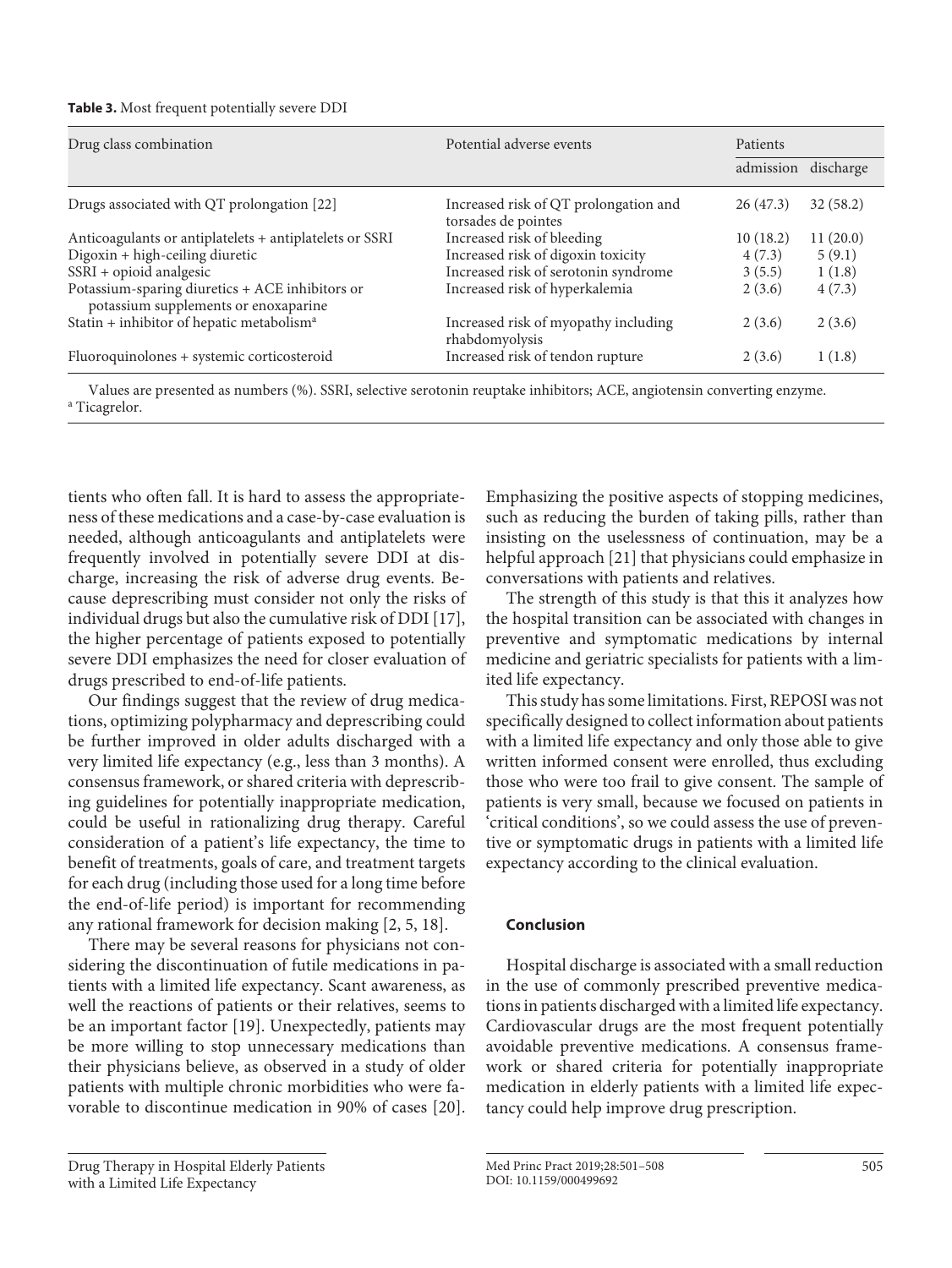#### **Acknowledgement**

REPOSI is a network of Italian internal medicine hospital wards which, voluntarily and with no financial support, agreed to participate in the collection of data for this study over the 4 index weeks (see the Appendix for a list of investigators and coauthors of the REPOSI Study Group). The authors are grateful to J.D. Baggott for editorial assistance.

#### **Disclosure Statement**

The authors declare no conflict of interests.

#### **Appendix**

The investigators and coauthors of the REPOSI Study Group are as follows:

Steering committee: Pier Mannuccio Mannucci (Chair, Fondazione IRCCS Cà Granda Ospedale Maggiore Policlinico, Milan, Italy); Alessandro Nobili (Cochair, IRCCS-Istituto di Ricerche Farmacologiche Mario Negri, Milan, Italy); Mauro Tettamanti, Luca Pasina, and Carlotta Franchi (IRCCS-Istituto di Ricerche Farmacologiche Mario Negri); Salvatore Corrao (ARNAS Civico, Di Cristina, Benfratelli, DiBiMIS, Università di Palermo, Palermo, Italy); Alessandra Marengoni (Spedali Civili di Brescia, Brescia, Italy); Francesco Salerno (IRCCS Policlinico San Donato Milanese, Milan, Italy), Matteo Cesari (UO Geriatria, Università degli Studi di Milano), Francesco Perticone (President, SIMI), Giuseppe Licata (Medicina Interna e Cardioangiologia, Azienda Ospedaliera Universitaria Policlinico P. Giaccone di Palermo, Palermo, Italy); Francesco Violi (Prima Clinica Medica, Policlinico Umberto I, Rome, Italy); and Gino Roberto Corazza, (Clinica Medica I, Reparto 11, IRCCS Policlinico San Matteo di Pavia, Pavia, Italy).

Clincal data monitoring and revision: Carlotta Franchi and Laura Cortesi (IRCCS-Istituto di Ricerche Farmacologiche Mario Negri).

Database management and statistics: Mauro Tettamanti, Laura Cortesi, and Ilaria Ardoino (IRCCS-Istituto di Ricerche Farmacologiche Mario Negri).

#### *Investigators*

Italian Hospitals

Domenico Prisco, Elena Silvestri, Caterina Cenci, and Giacomo Emmi (Medicina Interna Interdisciplinare, Azienda Ospedaliero Universitaria Careggi Firenze); Gianni Biolo, Michela Zanetti, Martina Guadagni, and Michele Zaccari (Clinica Medica Generale e Terapia Medica, Azienda Sanitaria Universitaria Integrata di Trieste); Massimo Vanoli, Giulia Grignani, and Edoardo Alessandro Pulixi (Medicina Interna, Azienda Ospedaliera della Provincia di Lecco, Ospedale di Merate, Lecco); Mauro Bernardi, Silvia Li Bassi, Luca Santi, and Giacomo Zaccherini (Semeiotica Medica Bernardi, Azienda Ospedaliera Policlinico Sant'Orsola-Malpighi, Bologna); Elmo Mannarino, Graziana Lupattelli, Vanessa Bianconi, and Francesco Paciullo (Medicina Interna, Azienda Ospedaliera Santa Maria della Misericordia, Perugia); Ranuccio Nuti, Roberto Valenti, Martina Ruvio, Silvia Cappelli, and Alberto Palazzuoli (Medicina Interna I, Azienda Ospedaliera Università Senese, Siena);

Oliviero Olivieri, Domenico Girelli, and Thomas Matteazzi (Medicina Generale a indirizzo Immuno-Ematologico e Emocoagulativo, Azienda Ospedaliera Universitaria Integrata di Verona, Verona); Mario Barbagallo, Ligia Dominguez, Floriana Cocita, Vincenza Beneduce, and Lidia Plances (Unità Operativa di Geriatria e Lungodegenza, Azienda Ospedaliera Universitaria Policlinico P. Giaccone di Palermo); Marco Zoli, Ilaria Lazzari, and Mattia Brunori (Unità Operativa di Medicina Interna, Azienda Ospedaliera Universitaria Policlinico Sant'Orsola-Malpighi); Franco Laghi Pasini and Pier Leopoldo Capecchi (Unità Operativa Complessa Medicina 2, Azienda Ospedaliera Università Senese); Giuseppe Palasciano, Maria Ester Modeo, and Carla Di Gennaro (Medicina Interna Ospedaliera L. D'Agostino, Medicina Interna Universitaria A. Murri, Azienda Ospedaliero-Universitaria Consorziale Policlinico di Bari, Bari); Maria Domenica Cappellini, Diletta Maira, Valeria Di Stefano, Giovanna Fabio, Sonia Seghezzi, and Marta Mancarella (Unità Operativa Medicina Interna IA, Fondazione IRCCS Cà Granda Ospedale Maggiore Policlinico); Matteo Cesari, Paolo Dionigi Rossi, Sarah Damanti, Marta Clerici, and Federica Conti (Geriatria, Fondazione IRCCS Cà Granda Ospedale Maggiore Policlinico); Gino Roberto Corazza, Emanuela Miceli, Marco Vincenzo Lenti, Martina Pisati, and Costanza Caccia Dominioni (Clinica Medica I, Reparto 11, IRCCS Policlinico San Matteo di Pavia); Giovanni Murialdo, Alessio Marra, and Federico Cattaneo (IRCS Azienda Ospedaliera Universitaria San Martino-IST di Genova, Genoa); Maria Beatrice Secchi and Davide Ghelfi (Divisione Medicina, Ospedale Bassini di Cinisello Balsamo, Milan); Luigi Anastasio, Lucia Sofia, and Maria Carbone (Medicina Interna, Ospedale Civile Jazzolino di Vibo Valentia, Vibo Valentia); Francesco Cipollone, Maria Teresa Guagnano, Ermanno Angelucci, and Emanuele Valeriani (Clinica Medica, Ospedale Clinicizzato SS. Annunziata, Chieti); Gerardo Mancuso, Daniela Calipari, and Mosè Bartone (Unità Operativa Complessa Medicina Interna, Ospedale Giovanni Paolo II Lamezia Terme, Catanzaro); Giuseppe Delitala and Maria Berria (Clinica Medica, Azienda Ospedaliera-Universitaria di Sassari); Maurizio Muscaritoli, Alessio Molfino, and Enrico Petrillo (Medicina Interna e Nutrizione Clinica, Policlinico Umberto I, Sapienza Università di Roma); Giuseppe Zuccalà and Gabriella D'Aurizio (Unità Operativa Complessa Medicina d'Urgenza e Pronto Soccorso, Policlinico Universitario A. Gemelli, Rome); Giuseppe Romanelli, Alessandra Marengoni, and Alberto Zucchelli (Geriatria, Spedali Civili di Brescia); Antonio Picardi, Umberto Vespasiani Gentilucci, Paolo Gallo, and Chiara Dell'Unto (Medicina Clinica-Epatologia, Università Campus Biomedico, Rome); Giorgio Annoni, Maurizio Corsi, Giuseppe Bellelli, Sara Zazzetta, Paolo Mazzola, Hajnalka Szabo, and Alessandra Bonfanti (Unità Operativa di Geriatria, Università degli studi di Milano-Bicocca Ospedale S. Gerardo, Monza); Franco Arturi, Elena Succurro, and Mariangela Rubino (Unità Operativa Complessa di Medicina Interna, Università degli Studi Magna Grecia, Policlinico Mater Domini, Catanzaro); Maria Grazia Serra and Maria Antonietta Bleve (Unità Operativa Complessa Medicina, Azienda Ospedaliera Cardinale Panico Tricase, Lecce); Laura Gasbarrone and Maria Rosaria Sajeva (Medicina Interna 1, Azienda Ospedaliera Ospedale San Camillo Forlanini, Rome); Antonio Brucato and Silvia Ghidoni (Medicina 1, Azienda Ospedaliera Papa Giovanni XXIII, Bergamo); Fabrizio Fabris, Irene Bertozzi, Giulia Bogoni, Maria Victoria Rabuini, and Elisabetta Cosi (Clinica Medica I, Azienda Ospedaliera Università di Padova, Padua); Roberto Manfredini, Fabio Fabbian, Benedetta Boari, Alfredo De Giorgi, and Ruana Tiseo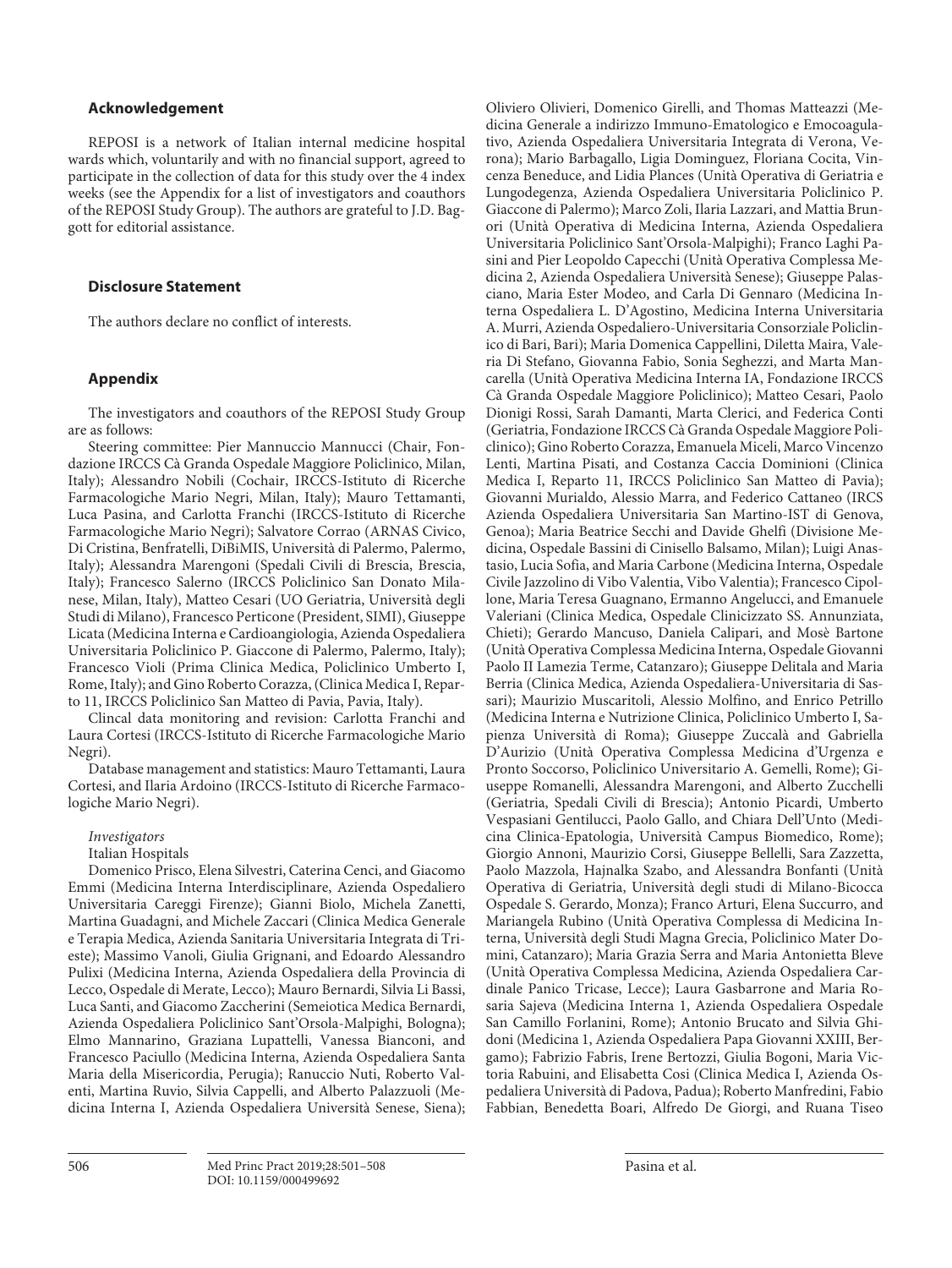(Unità Operativa Clinica Medica, Azienda Ospedaliera – Universitaria Sant'Anna, Ferrara); Giuseppe Paolisso and Maria Rosaria Rizzo, (VI Divisione di Medicina Interna e Malattie Nutrizionali dell'Invecchiamento, Azienda Ospedaliera Universitaria della Seconda Università degli Studi di Napoli, Naples); Claudio Borghi, Enrico Strocchi, Valeria De Sando, and Ilenia Pareo (Unità Operativa di Medicina Interna Borghi, Azienda Ospedaliera Universitaria Policlinico Sant'Orsola-Malpighi); Carlo Sabbà, Francesco Saverio Vella, Patrizia Suppressa, Pasquale Agosti, Andrea Schilardi, and Francesca Loparco (Medicina Interna Universitaria C. Frugoni, Azienda Ospedaliero-Universitaria Consorziale Policlinico di Bari); Luigi Fenoglio, Christian Bracco, and Alessia Valentina Giraudo (S.C. Medicina Interna, Azienda Sanitaria Ospedaliera Santa Croce e Carle di Cuneo, Cuneo); Silvia Fargion, Giulia Periti, Marianna Porzio, and Slivia Tiraboschi (Medicina Interna 1B, Fondazione IRCCS Cà Granda Ospedale Maggiore Policlinico); Flora Peyvandi, Raffaella Rossio, Barbara Ferrari, and Giulia Colombo (Medicina Interna 2, Fondazione IRCCS Cà Granda Ospedale Maggiore Policlinico); Valter Monzani, Valeria Savojardo, Christian Folli and Giuliana Ceriani (Medicina Interna Alta Intensità, Fondazione IRCCS Cà Granda Ospedale Maggiore Policlinico); Francesco Salerno and Giada Pallini (Medicina Interna, IRCCS Policlinico San Donato e Università di Milano, San Donato Milanese); Franco Dallegri, Luciano Ottonello, Luca Liberale, Lara Caserza and Kassem Salam (Medicina Interna 1, Università di Genova, Genoa); Nicola Lucio Liberato and Tiziana Tognin (ASST di Pavia, UOSD Medicina Interna, Ospedale di Casorate Primo, Pavia); Giovanni Battista Bianchi and Sabrina Giaquinto (Ospedale SS Gerosa e Capitanio di Lovere, Bergamo, and Unità Operativa Complessa di Medicina Generale, Azienda Ospedaliera Bolognini di Seriate, Bergamo); Francesco Purrello, Antonino Di Pino, and Salvatore Piro (Unità Operativa Complessa di Medicina Interna, Ospedale Garibaldi Nesima, Catania); Renzo Rozzini, Lina Falanga, Elena Spazzini, and Camillo Ferrandina (Medicina Interna e Geriatria, Ospedale Poliambulanza, Brescia); Giuseppe Montrucchio and Paolo Petitti (Medicina Interna 2 U. Indirizzo d'Urgenza, Dipartimento di Scienze Mediche, Università di Torino, Città della Scienza e della Salute, Torino); Raffaella Salmi and Piergiorgio Gaudenzi (Unità Operativa di Medicina Ospedaliera II, Azienda Ospedaliera-Universitaria Sant'Anna); Francesco Violi and Ludovica Perri (Prima Clinica Medica, Policlinico Umberto I); Raffaele Landolfi, Massimo Montalto, and Antonio Mirijello (Clinica Medica, Policlinico Universitario A. Gemelli); Luigina Guasti, Luana Castiglioni, Andrea Maresca, Alessandro Squizzato, Marta Molaro, and Alessandra Grossi (Medicina Interna I, Università degli Studi dell'Insubria, Ospedale di Circolo e Fondazione Macchi, Varese); Marco Bertolotti, Chiara Mussi, Maria Vittoria Libbra, Giulia Dondi, Elisa Pellegrini, and Lucia Carulli (Unità Operativa di Geriatria e U.O. di Medicina a indirizzo Metabolico Nutrizionistico, Nuovo Ospedale Civile, Università di Modena e Reggio Emilia, AUSL di Modena, Modena,); Francesco Perticone, Lidia Colangelo, and Tania Falbo (Unità Operativa Malattie Cardiovascolari Geriatriche, Università Magna Grecia, Policlinico Mater Domini); Vincenzo Stanghellini, Roberto De Giorgio, Eugenio Ruggeri and Sara del Vecchio (Dipartimento di Scienze Mediche e Chirurgiche, Unità Operativa di Medicina Interna, Università degli Studi di Bologna/ Azienda Ospedaliero-Universitaria Sant'Orsola-Malpighi); Andrea Salvi, Roberto Leonardi, and Giampaolo Damiani (U.O. 3a Medicina Generale, Spedali Civili di Brescia); Armando Gabrielli, William Capeci, Massimo Mattioli, Giuseppe Pio Martino, Lorenzo

Med Princ Pract 2019;28:501-508 507 DOI: 10.1159/000499692

Universitaria – Ospedali Riuniti di Ancona); Riccardo Ghio and Anna Dal Col (Medicina III, Azienda Ospedaliera Università San Martino); Salvatore Minisola and Luciano Colangelo (Medicina Interna F e Malattie Metaboliche dell'osso, Policlinico Umberto I); Antonella Afeltra, Benedetta Marigliano, and Maria Elena Pipita (Medicina Clinica, Policlinico Campus Biomedico Roma, Rome); Pietro Castellino, Julien Blanco, Luca Zanoli, and Samuele Pignataro (Dipartimento di Medicina, Azienda Ospedaliera Universitaria Policlinico – V. Emanuele, Catania); Valter Saracco, Marisa Fogliati, and Carlo Bussolino (Medicina A, Ospedale Cardinal Massaia Asti); Francesca Mete and Miriam Gino (Medicina Interna, Ospedale degli Infermi di Rivoli, Torino); Antonio Cittadini, Carlo Vigorito, Michele Arcopinto, Andrea Salzano, Emanuele Bobbio, Alberto Maria Marra, and Domenico Sirico (Medicina Interna e Riabilitazione Cardiologica, Azienda Policlinico Universitario Federico II di Napoli, Naples); Guido Moreo, Francesca Gasparini, Silvia Prolo, and Gloria Pina (Unità Operativa di Medicina Interna, Clinica San Carlo Casa di Cura Polispecialistica, Paderno Dugnano, Milan); Alberto Ballestrero and Fabio Ferrando (Clinica Di Medicina Interna ad Indirizzo Oncologico, Azienda Ospedaliera Università San Martino di Genova); Sergio Berra, Simonetta Dassi, and Maria Cristina Nava (Medicina Interna, Azienda Ospedaliera Guido Salvini, Garnagnate, Milan); Bruno Graziella, Stefano Baldassarre, Salvatore Fragapani, and Gabriella Gruden (Medicina Interna III, Ospedale S. Giovanni Battista Molinette, Torino); Giorgio Galanti, Gabriele Mascherini, Cristian Petri, and Laura Stefani (Agenzia di Medicina dello Sport, AOUC Careggi, Florence); Margherita Girino and Valeria Piccinelli (Medicina Interna, Ospedale S. Spirito Casale Monferrato, Alessandria); Francesco Nasso, Vincenza Gioffrè, and Maria Pasquale (Struttura Operativa Complessa di Medicina Interna, Ospedale Santa Maria degli Ungheresi, Reggio Calabria); Giuseppe Scattolin, Sergio Martinelli, and Mauro Turrin (Medicina Interna, Ospedale di Monselice, Padua); Leonardo Sechi, Cristina Catena, and Gianluca Colussi (Clinica Medica, Azienda Ospedaliera Universitaria, Udine); Nicola Passariello, Luca Rinaldi (Medicina Interna, Presidio Medico di Marcianise, Naples); Franco Berti, Giuseppe Famularo, and Tarsitani Patrizia (Medicina Interna II, Azienda Ospedaliera San Camillo Forlanini); Roberto Castello and Michela Pasino (Medicina Generale e Sezione di Decisione Clinica, Ospedale Civile Maggiore Borgo Trento, Verona); Gian Paolo Ceda, Marcello Giuseppe Maggio, Simonetta Morganti, and Andrea Artoni (U.O.C Clinica Geriatrica, Azienda Ospedaliero Universitaria di Parma); Stefano Del Giacco, Davide Firinu, Francesca Losa, and Giovanni Paoletti (Medicina Interna, Allergologia ed Immunologia Clinica, Policlinico Universitario Dulio Casula, Azienda Ospedaliero-Universitaria di Cagliari, Cagliari); Giuseppe Montalto, Anna Licata, and Valentina Malerba (U.O.S Prevenzione Malattie Epatobiliari, Azienda Ospedaliera Universitaria Policlinico P. Giaccone di Palermo); Lasco Antonino, Giorgio Basile, and Catalano Antonino (Unità Operativa di Geriatria, Azienda Ospedaliera Universitaria Policlinico G. Martino, Messina); Lorenzo Malatino, Benedetta Stancanelli, Valentina Terranova, and Salvatore Di Marca (Azienda Ospedaliera per l'Emergenza Cannizzaro andClinica Medica Università di Catania, Catania); Patrizia Mecocci, Carmelinda Ruggiero, and Virginia Boccardi (Struttura Complessa di Geriatria, Università degli Studi di Perugia-Azienda Ospedaliera Santa Maria della Misericordia); Tiziana Meschi, Fulvio Lauretani, and Andrea Ticinesi (U.O. Medicina Interna e Lungodegenza Critica, Azienda Ospedaliera

Biondi, and Pietro Pettinari (Clinica Medica, Azienda Ospedaliera